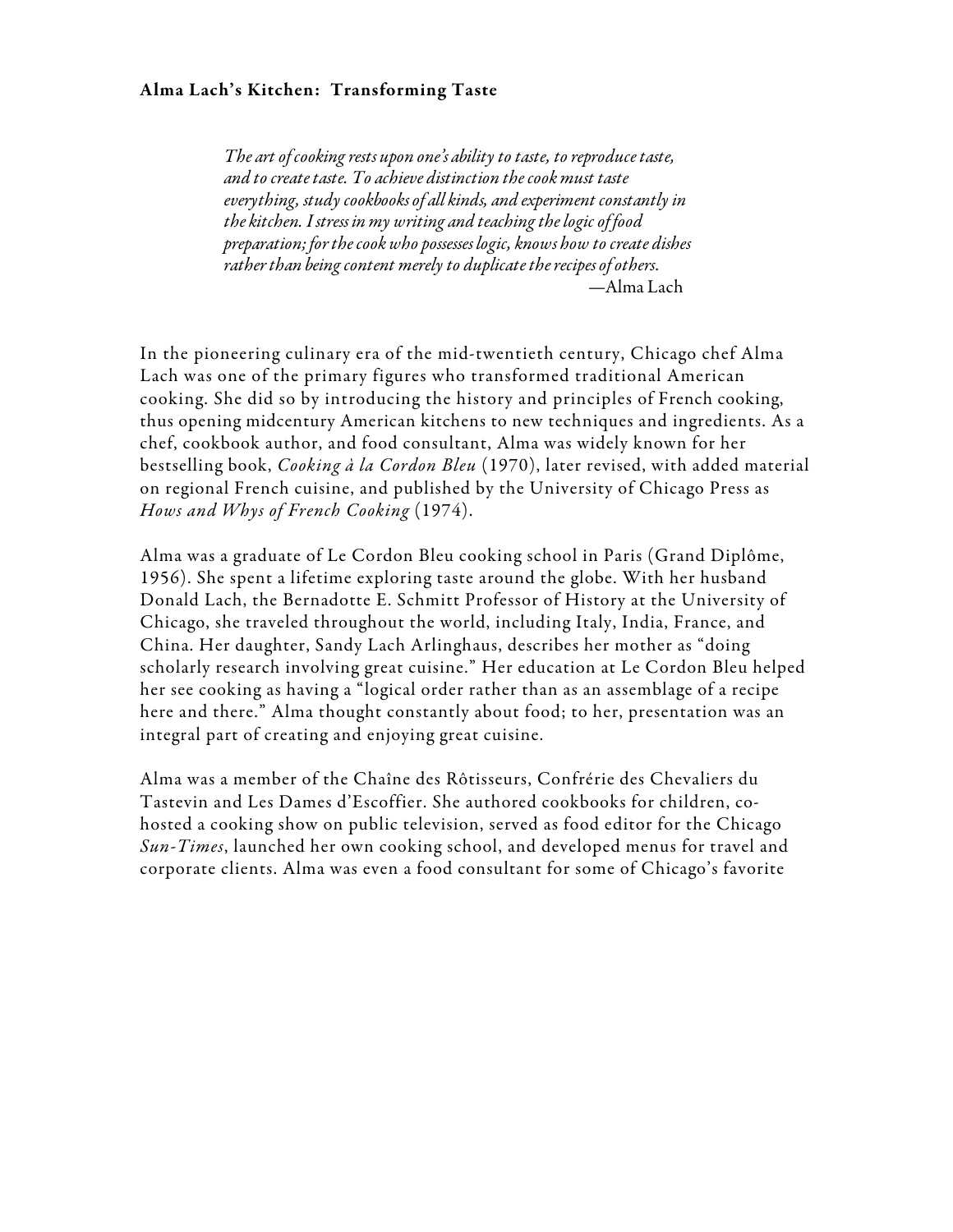local restaurants, The Pump Room and The Berghoff. In addition, Alma invented an ingenious kitchen tool, the Curly Dog Cutting Board. There was nothing she could not do.

Visitors to the exhibition will enjoy material from the Alma Lach Papers, as well as from her extensive cookbook collection. Alma collected more than 3,000 cookbooks reflecting her broad range of interests in food preparation and dining, from classic French and Chinese cuisine, to cookbooks popularizing the foods of American ethnic groups, and recipe books produced by churches and volunteer groups.

Enjoy yourselves as you enter Alma's culinary world!

The exhibition *Alma Lach's Kitchen: Transforming Taste* was curated by Eileen Ielmini, Brittan Nannenga, and Catherine Uecker along with exhibition designer, Joseph Scott. In addition to selections from the Alma S. Lach Papers and the Alma Lach Culinary Library, the exhibition also includes a few selections from the University of Chicago Press Records.

The Special Collections Research Center is indebted to Sandra Lach Arlinghaus and William C. Arlinghaus for donating Alma's papers and cookbook collection to the Library. We are also grateful to Sandy for all her support and guidance as we developed the exhibition. Her memories of her mother were invaluable.

# Author and Educator

Early in her career, Alma Lach published a cookbook for children, *A Child's First Cook Book* (1950), with picture recipes and simple instructions for making snacks and party foods. She went on to publish three additional cookbooks for children: *The Campbell Kids Have a Party* (1954), *The Campbell Kids at Home* (1954), and *Let's Cook* (1956).

The success of Alma's children's cookbooks encouraged her to try writing a cookbook for men. The unpublished manuscript for this cookbook includes recipes for meat, salads, and vegetables, which she found to be "appealing to men and at the same time not too exacting."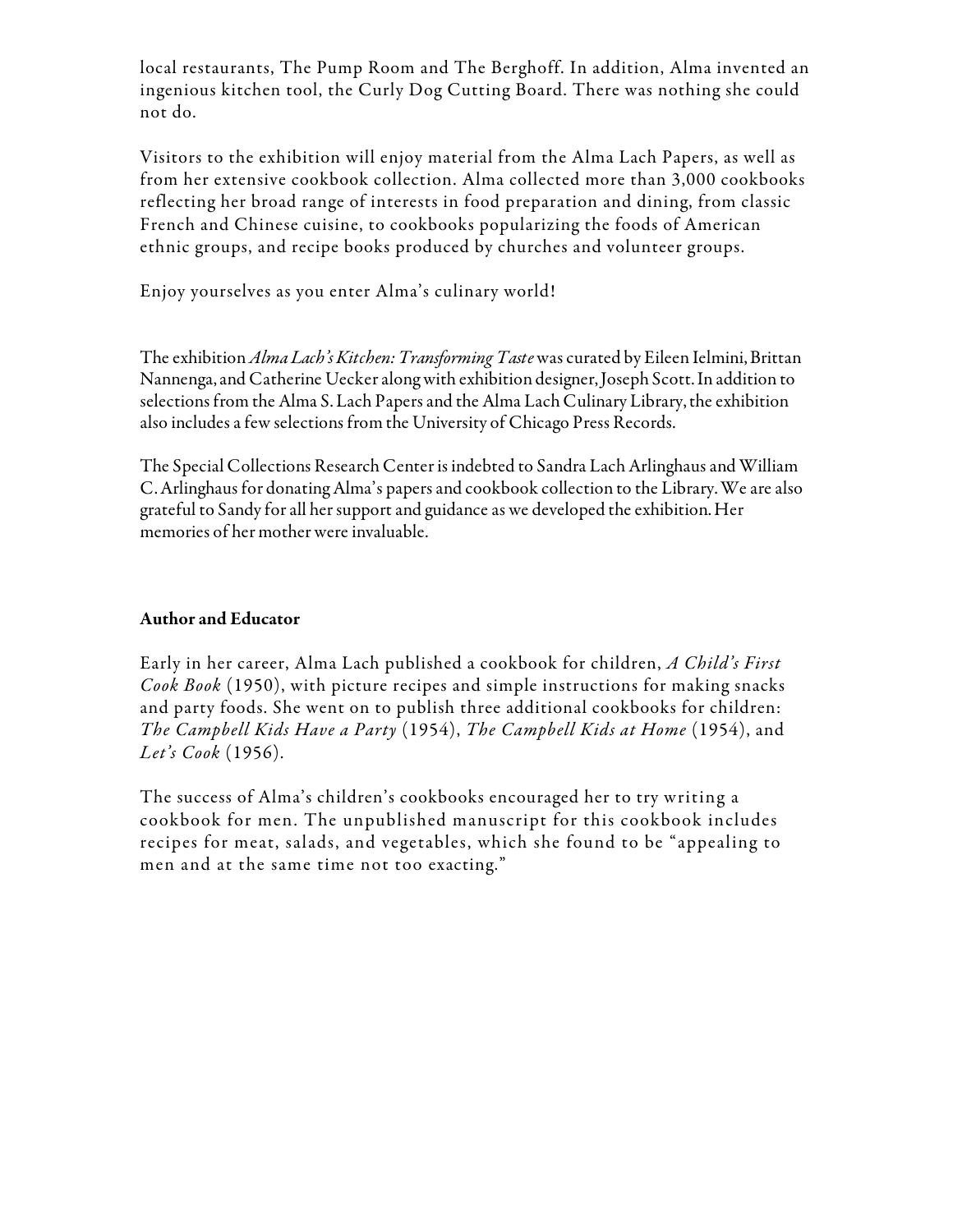In 1970 Alma published *Cooking à la Cordon Bleu*. When the Parisian school protested about the use of its name without permission, Harper & Row declined to reissue the book under another title. The rights to the cookbook reverted to Alma and she subsequently republished it, with expanded sections on regional French cuisine, with the University of Chicago Press in 1974 as *Hows and Whys of French Cooking*. It was an immediate success.

During this time, she also launched a subscription cooking publication, *Alma's Almanac*. Beginning with the first issue in 1972, the *Almanac* provided seasonal menu plans, recipes, and other culinary hints to its monthly subscribers. In addition to her published books, Alma wrote twice-weekly columns as food editor of the *Chicago Sun-Times*, as well as a number of magazine articles, booklets, and brochures over the course of several decades. She also spent many years traveling, developing, and testing recipes for a book on Chinese cooking that she was never able to complete.

# Le Cordon Bleu

Alma was one of the first Americans to receive the Grand Diplôme from Le Cordon Bleu cooking school in Paris, France. Her husband, Donald, a history professor at the University of Chicago, won a Fulbright Scholarship to study in France in 1949, and they lived together in Paris with their daughter, Sandy, for three one-year periods between then and 1956. At Donald's suggestion Alma decided to enroll at Le Cordon Bleu to occupy her time and, as Donald declared, "...learn to make a sauce. I'm tired of country gravy."

Alma attended Le Cordon Bleu cooking classes during the day, and in the evenings she duplicated the dishes she had made in class at home for Donald and Sandy. If a dish tasted slightly 'off' to her sensitive palate, she worked tirelessly to improve it. She filled several spiral-bound notebooks with French recipes and mastered hundreds of different sauces before earning her diploma in 1956.

# Honors and Accolades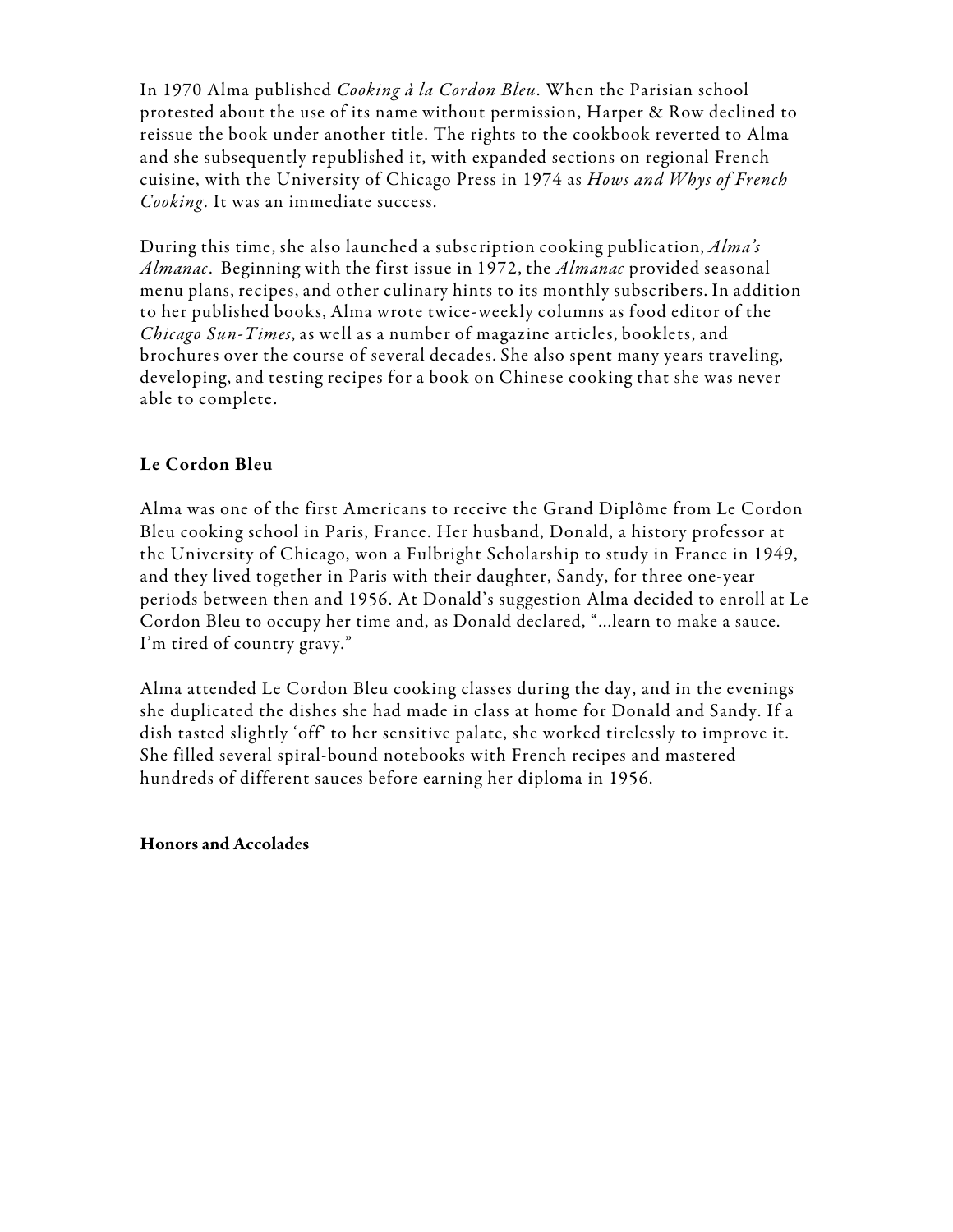Alma Lach received many distinctive awards and honors throughout her culinary career. Early on, as a consequence of earning the Grand Diplôme from Le Cordon Bleu cooking school, she was granted membership in the Légion d'Honneur by the French government and awarded a blue lapel ribbon with accompanying rosettes. Alma wore these while living in France and could reportedly get a table in a crowded restaurant as a result. Back home in Chicago in 1958, she was awarded a mink stole for first prize in the Pillsbury Creative Recipe Content for Newspaper and Magazine Food Editors for her work as food editor at the *Chicago Sun-Times*. Alma was also one of the first American women to be inducted as a full member of the Confrérie des Chevaliers du Tastevin in 1962, an association devoted to promoting the wines and cuisine of Burgundy. In 1964 she became a member of the Chaîne des Rôtisseurs, the world's oldest international gastronomic society, founded in Paris in 1248.

#### Businesswoman

Alma Lach's training at Le Cordon Bleu cooking school was the foundation for her commitment to expanding and perfecting her culinary skills and teaching others, which she accomplished through numerous business endeavors. She became food editor of the *Chicago Sun-Times* in 1957, where she wrote Sunday and Thursday columns on gourmet cookery, experimented with recipes in her test kitchen, and learned the art of food photography.

After leaving the *Chicago Sun-Times* in 1965, she launched the Alma Lach Cooking School. She started out leading classes on French cuisine, teaching her students the preparation and service of full French dinners and allowing them to develop their own "creative talents in the adventure of fine food." She eventually expanded the curriculum to include classes on Chinese cuisine and the foods of Japan and India.

Alma made many local and national television appearances over the years to inspire a wide range of audiences. She created, produced, and starred in her own children's cooking series, *Let's Cook* (1955)*,*first broadcast on WTTW and then on WGN-TV. She appeared weekly as nutritionist and cooking expert, preparing gourmet dishes for people of retirement age, on the PBS television series, *Over Easy* (1977-78), with Hugh Downs. She also did cooking demonstrations on the *Lee Phillip Show* on WBBM-TV and was a guest on many of the *Today* shows across the country.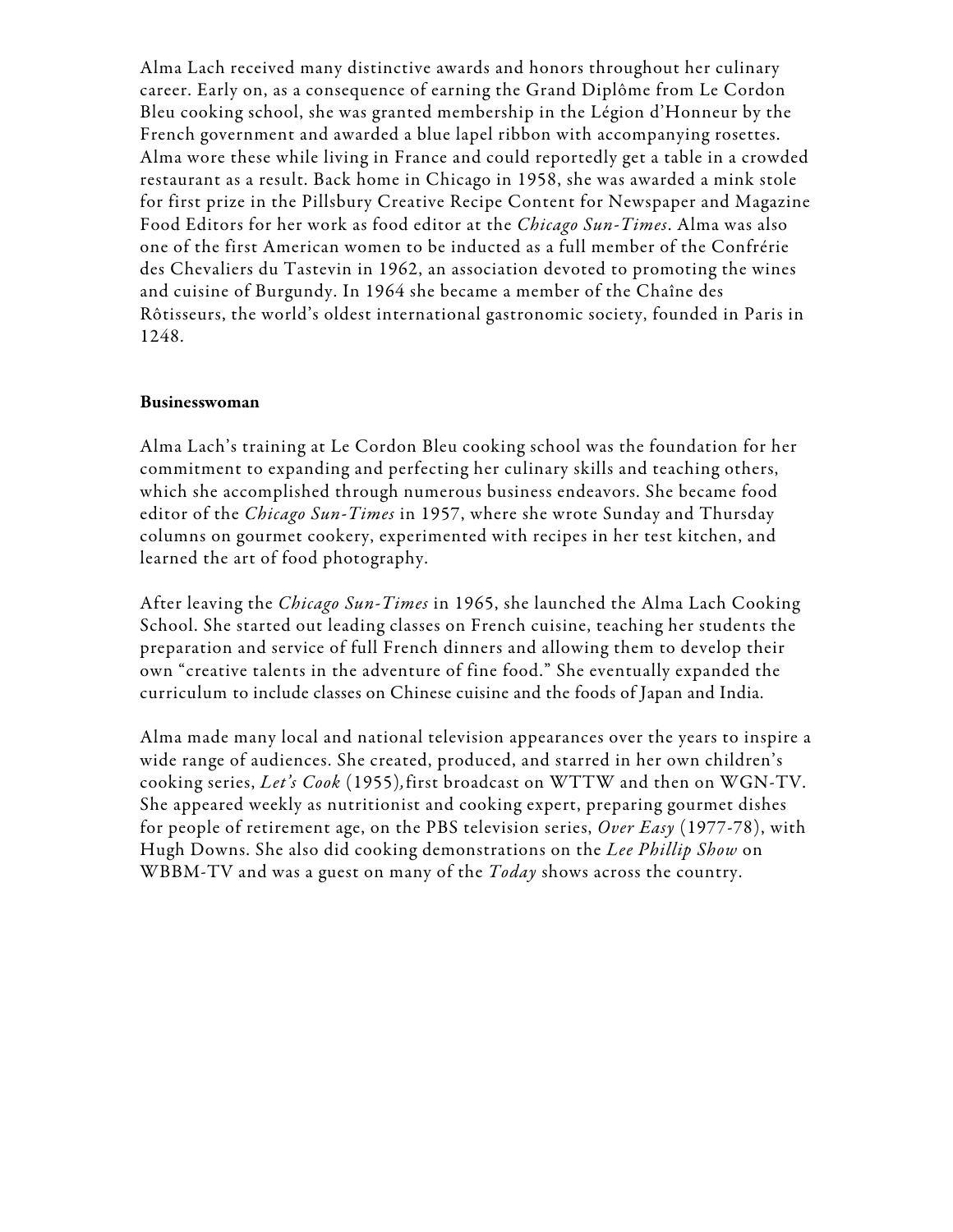As president of Alma Lach Kitchens, Inc., Alma tested recipes and products, created menus, and offered guidance on all aspects of food and dining. She was a consultant to Chicago restaurants The Pump Room, working with Rich Melman of Lettuce Entertain You, and The Berghoff, and she designed gourmet airline meals for Flying Food Fare that debuted on Midway Airlines flights from Chicago to New York.

### Inventor: From Haute Cuisine to the Dogs!

Through the vehicle of her business Alma Lach, Inc., Alma developed an ingenious kitchen tool that brought delight to many adults and children. In a letter to a friend in the 1990s Alma wrote, "I've gone from 'Haute Cuisine' to the Dogs!" She was speaking of her invention, the Curly Dog Cutting Board. The multi-purpose cutting board was patented in 1995, and was sold through department stores, kitchen catalogs, and friends. Alma even sent a Curly Dog Cutting Board to the *David Letterman Show*. Alma also developed additional products that she marketed under the Alma Lach, Inc. name, including a type of soured cream and Steak Char, which was a seasoning that tasted as if your food had been cooked on a grill. Steak Char was originally developed while Alma was the food consultant at The Pump Room, for Rich Melman.

Although not on display, one of Alma's last inventions was known as the Walker Tray. After an accident involving an attempt to hang a piece of her floral artwork, Alma ended up with a broken leg that required the use of a walker until she recovered. Having never needed assistance before, Alma became thoroughly frustrated with the inability to carry one's dinner and drink easily to the table. Once again the lightbulb went off, a design was created, and the Walker Tray was marketed. As her daughter Sandy has pointed out, this invention was created at the tender age of 90.

### Culinary Traveler

Alma married University of Chicago History Professor Donald Lach in 1939. The two had a life filled with travel, exploration, and wonderful cuisine. Donald was awarded a Fulbright to do scholarly research in France from 1949-1950, a Social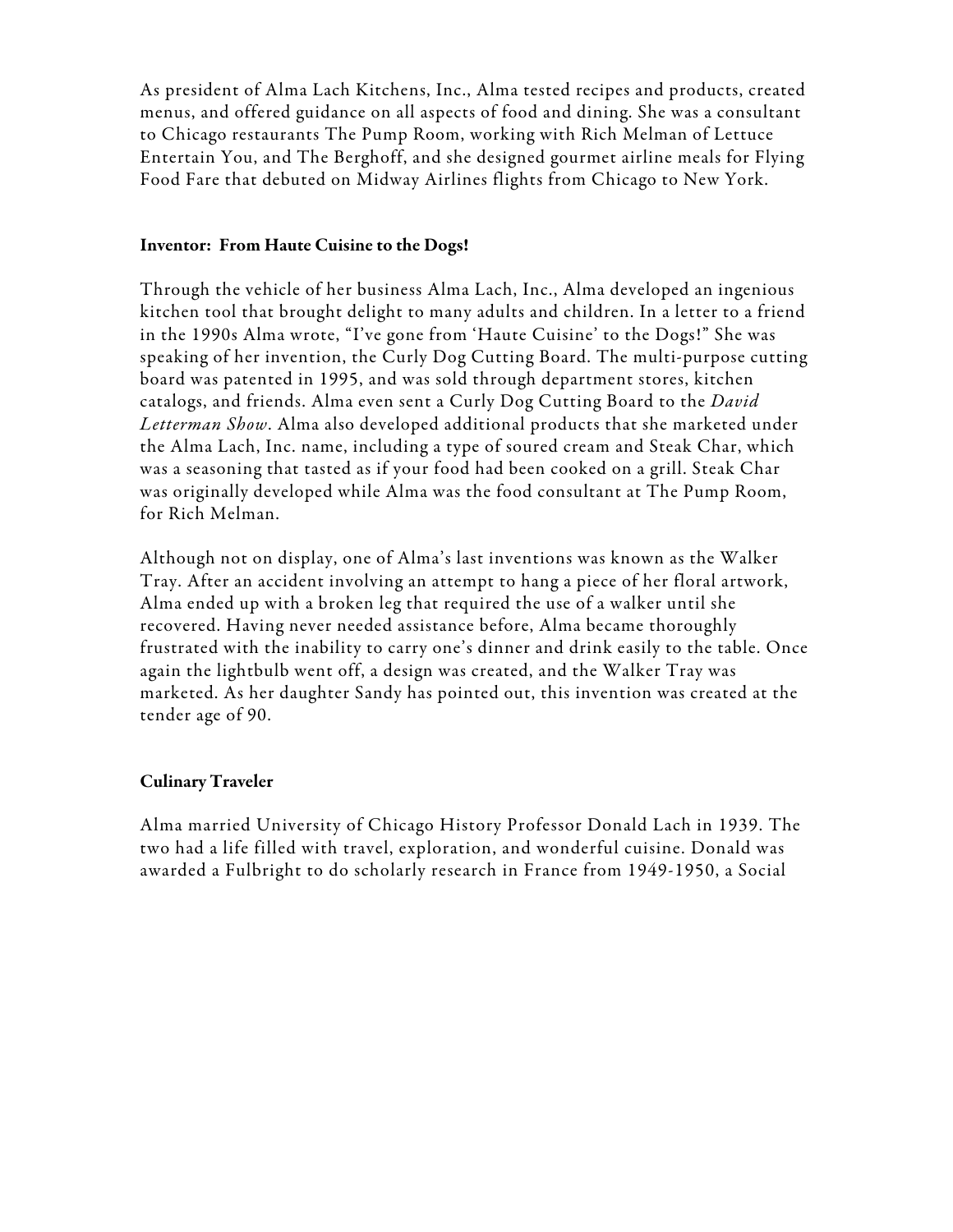Science Research grant from 1952-1953, and additional funding to work in Asia and Europe in 1955-1956. Alma's travels with Donald to Paris and throughout Europe started for her what was to be a lifetime of culinary pursuits. Their travels together to Europe, China, India, and Japan expanded Alma's interests in the creation and preparation of regional cuisines.

Alma's own expertise, having graduated from Le Cordon Bleu cooking school, allowed her to examine regional cuisine with a careful eye. While traveling through India Alma became interested in how cinnamon was grown, harvested and used. Alma wrote an article she entitled "Stalking the Cinnamon Stick." Alma took these amazing photographs of the local families working with the cinnamon.

Following another culinary trail, Alma pursued the elusive truffle. Hoping to write a feature article, Alma reached out to the world-renowned Urbani family. Carlo Urbani had taken the family's 19th century business and transformed it into a global entity. Alma and Donald visited Italy where they met with Carlo and Paolo Urbani and the truffle hunters and their dogs. Alma learned the art of the hunt and what was needed to forage for truffles. Paolo showed her aspects of the business itself, as Alma participated with the staff as they cleaned and packaged truffles that would be shipped around the world.

Another highlight from Alma's travels was a trip she took to China with Donald in the early 1980s. Alma learned the famous Paris restaurant, Maxim's de Paris, was opening a subsidiary in Beijing. She reached out to the *Chicago Sun-Times* and pitched the idea of writing an article about the new restaurant. Her subsequent critique of the restaurant and its menu did not hold back. Alma clearly respected Chef Jean-Louis Bruneau. She noted the growing pains of a new restaurant; Maxim's Beijing had only recently opened when she visited. Her article highlighted a signature dessert with emphasis on accommodations for the American household chef.

# In Alma's Kitchen

The kitchen is a crucial element to the work of any good culinary explorer. Whether during the days when Alma Lach was studying at Le Cordon Bleu cooking school, writing her various cookbooks, or consulting for restaurants and corporate clients,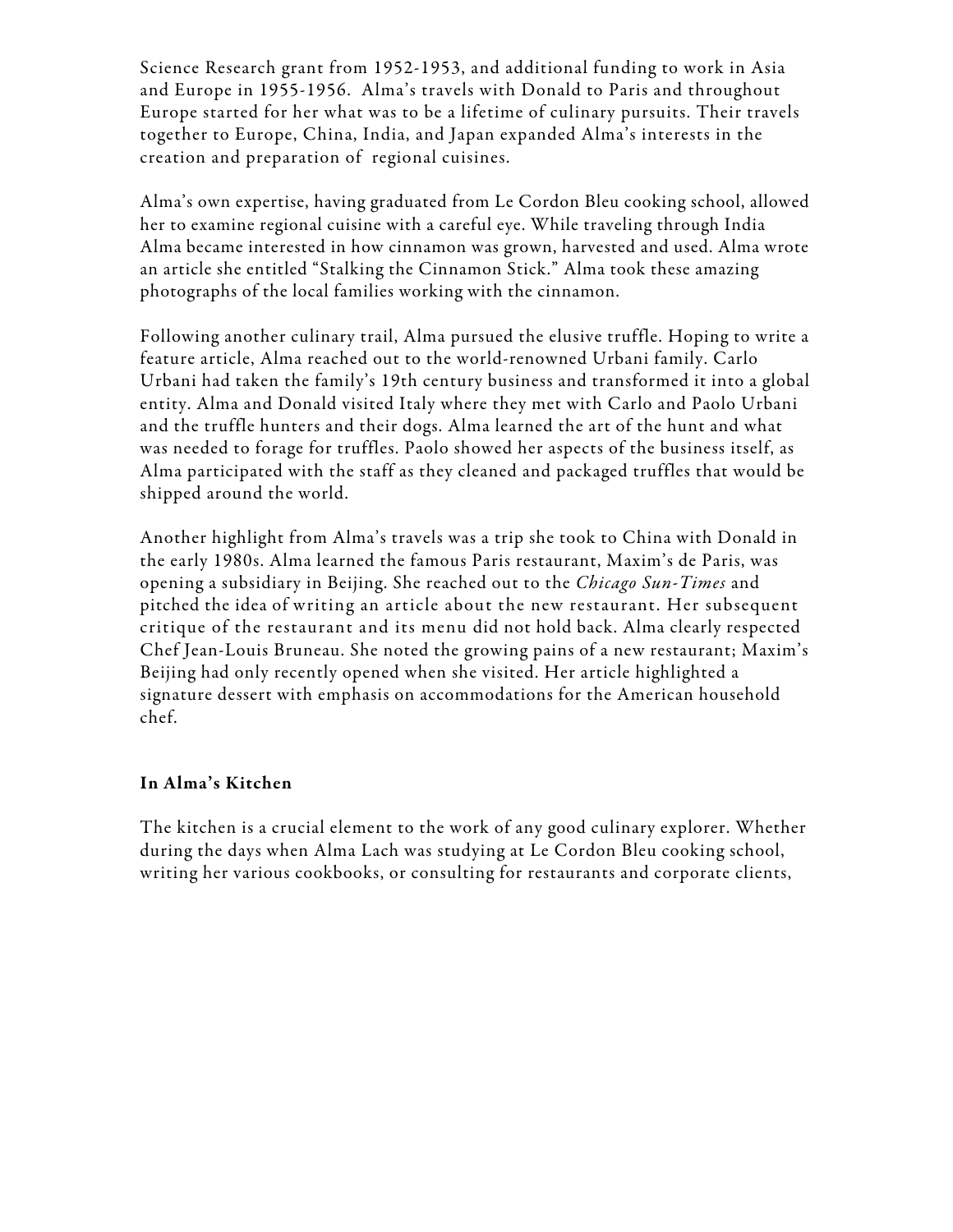she was in her kitchen experimenting and refining. Alma generally did not cook from recipes, she wrote them. Alma's daughter Sandy recollects "she thought about food all the time. She read cookbooks as one reads sources in advance of writing." Alma could tell if a recipe would work or not. "One had to be able to taste what one was reading, rather than just blindly following a recipe."

Alma loved appetizers, elaborate cocktail party food, and fantastic main dishes. Each meal was an adventure. A favorite was always Pâté de Foie Gras in a rooster mold, decorated elaborately with carved vegetables and a coating of brushed butter that simulated feathers. Alma's attention to detail also extended to the illustrations of kitchen tools and equipment she used for her book, *Hows and Whys of French Cooking*; these line drawings were based on items in her own kitchen.

Alma worked in numerous kitchens throughout her lifetime. Her own kitchen was an amazing space with her cookbook collection and culinary notebooks close at hand. She had an array of copper pots, which she began collecting shortly after graduating from Le Cordon Bleu, all pristinely maintained. Some of her culinary creations also utilized particular terrines and dishes. Featured in the exhibition is a favorite terrine with pheasant lid. Alma's kitchen also served as an official licensed test kitchen, first in their apartment at 5759 Kenwood Avenue, then at 5750 Kenwood Avenue. When Alma launched her cooking school in 1967, she used kitchens in the Gas Company Auditorium on South Michigan Avenue and later in the International Institute of Foods and Family Living on North Rush Street.

# Alma Lach's Culinary Library

Alma Lach amassed a collection of cookbooks during the course of her culinary career that numbered well over 3,000 volumes. The collection ranged from classic American works like *Betty Crocker's Picture Cook Book* (1950) and *Better Homes and Gardens Cookbook* (1941) to volumes on exotic cuisines such as Russian, Indonesian, Finnish, and Tibetan. The oldest volumes in the collection include ones once owned by her mother, Clara Satorius. They include many handwritten notes, something that Alma also did in her own cookbooks. From these early works, Alma built her culinary collection as a scholar builds a research library.

Of particular interest to Alma were cookbooks produced by church groups. There are well over 100 of them in her collection. Alma was as interested in this genre as